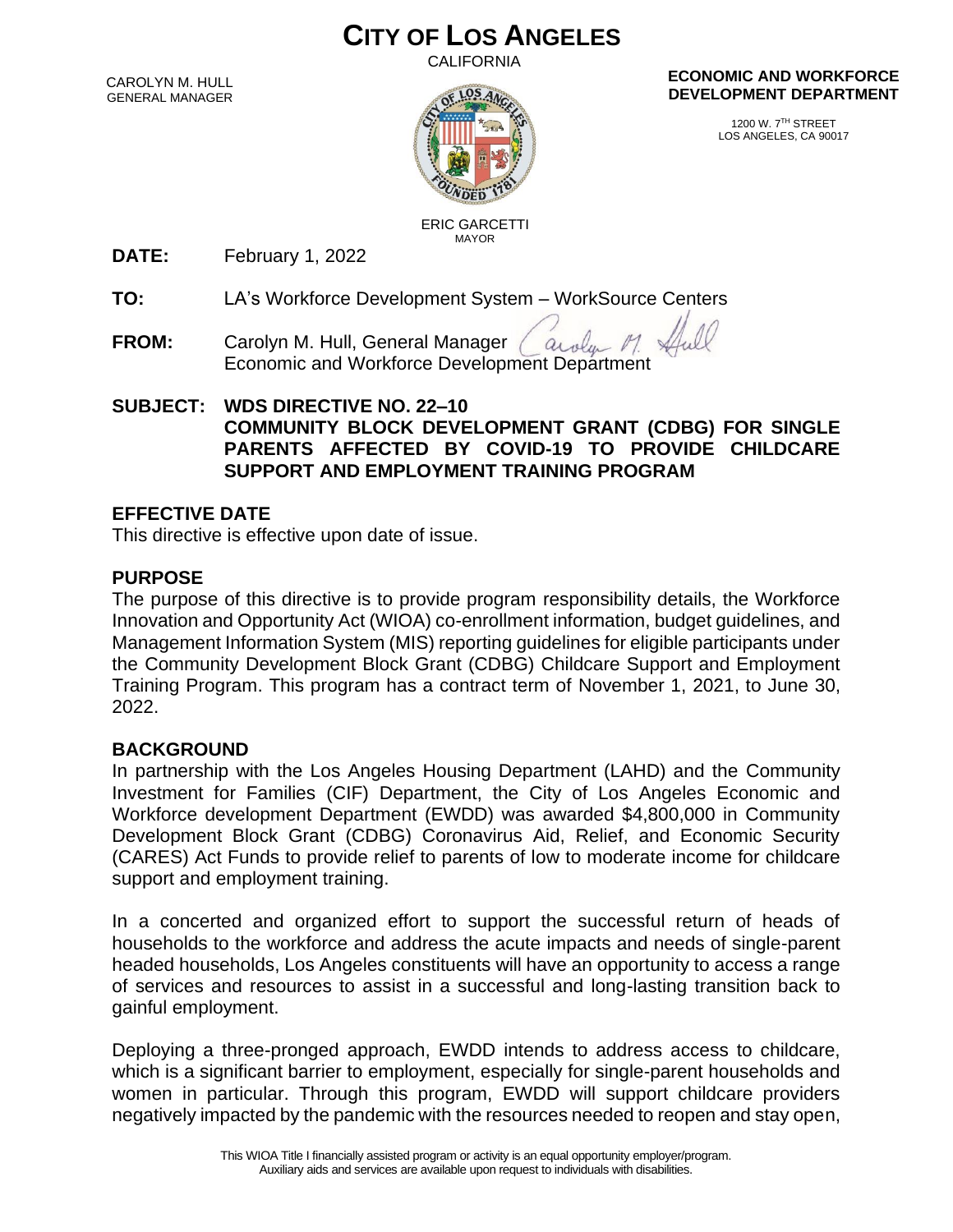WDS Directive №. 22–10 Page 2 of 5 February 1, 2022

provide access to childcare for households for whom childcare remains a barrier to reentering the workforce, and provide short term vocational training to households in various industries.

### **WIOA CO-ENROLLMENT**

Eligible participants may be co-enrolled into the Adult/DW WIOA program to obtain basic career services and all the benefits and services they are eligible to receive, such as skill set enhancement, Career Counseling and Planning and Support Services. Further MIS guidelines included in later sections.

### **ELIGIBILITY REQUIREMENTS**

Eligible WIOA participants who have the following additional barriers to employment may be eligible for this grant:

#### Childcare Support

- Eligible Parent with dependent-aged children
- Low to Moderate Income (please see table below)

| <b>Family</b><br>Size | <b>Extremely</b><br>Low-Income | <b>Very Low-Income</b><br>"Low" | Low-Income<br>"Mod"  | Above 80% of<br><b>Median Income</b> |
|-----------------------|--------------------------------|---------------------------------|----------------------|--------------------------------------|
| 1 Person              | $$0 - 24,850$                  | $$24,851 - $41,400$             | $$41,401 - 66,250$   | $$66,251 +$                          |
| 2 Person              | $$0 - $28,400$                 | $$28,401 - $47,300$             | \$47,301 - \$75,700  | $$75,101 +$                          |
| 3 Person              | $$0 - $31,950$                 | $$31,951 - $53,200$             | $$53,201 - $85,150$  | $$85,151 +$                          |
| 4 Person              | $$0 - $35,450$                 | $$35,451 - $59,100$             | \$59,101 - \$94,600  | $$94,601 +$                          |
| 5 Person              | $$0 - $38,300$                 | \$38,301 - \$63,850             | \$63,851 - \$102,200 | $$102,201 +$                         |
| 6 Person              | $$0 - $41,150$                 | $$41,151 - $68,600$             | \$68,601 - \$109,750 | $$109,751 +$                         |
| 7 Person              | $$0 - $44,000$                 | \$44,001 - \$73,300             | \$73,301 - \$117,350 | $$117,351 +$                         |
| 8 Person              | $$0 - $46,800$                 | \$46,801 - \$78,050             | $$78,051 - $124,900$ | $$124,901 +$                         |

# **OR**

- Presumed Low-income Populations
	- o "Severely disabled" Adult
	- o Elderly Persons (62 and older)
	- o Battered Spouse
	- o Homeless Persons
	- o Persons Living with AIDS
	- o Illiterate Adults
	- o Migrant Farm Workers
- Enrolled in a qualified training program

### **OR**

- Returning to the workforce
- Affected by Coronavirus-19 pandemic in the following way:
	- o Laid off due to coronavirus (COVID-19) pandemic
	- o Experienced a reduction in hours and/or pay due to COVID-19
	- o Unable to work due to the following COVID-19 related reasons:
		- Subject to quarantine
		- Caregiver for someone who is subject to quarantine
		- Need to care for children because of school closure or closure of other childcare provider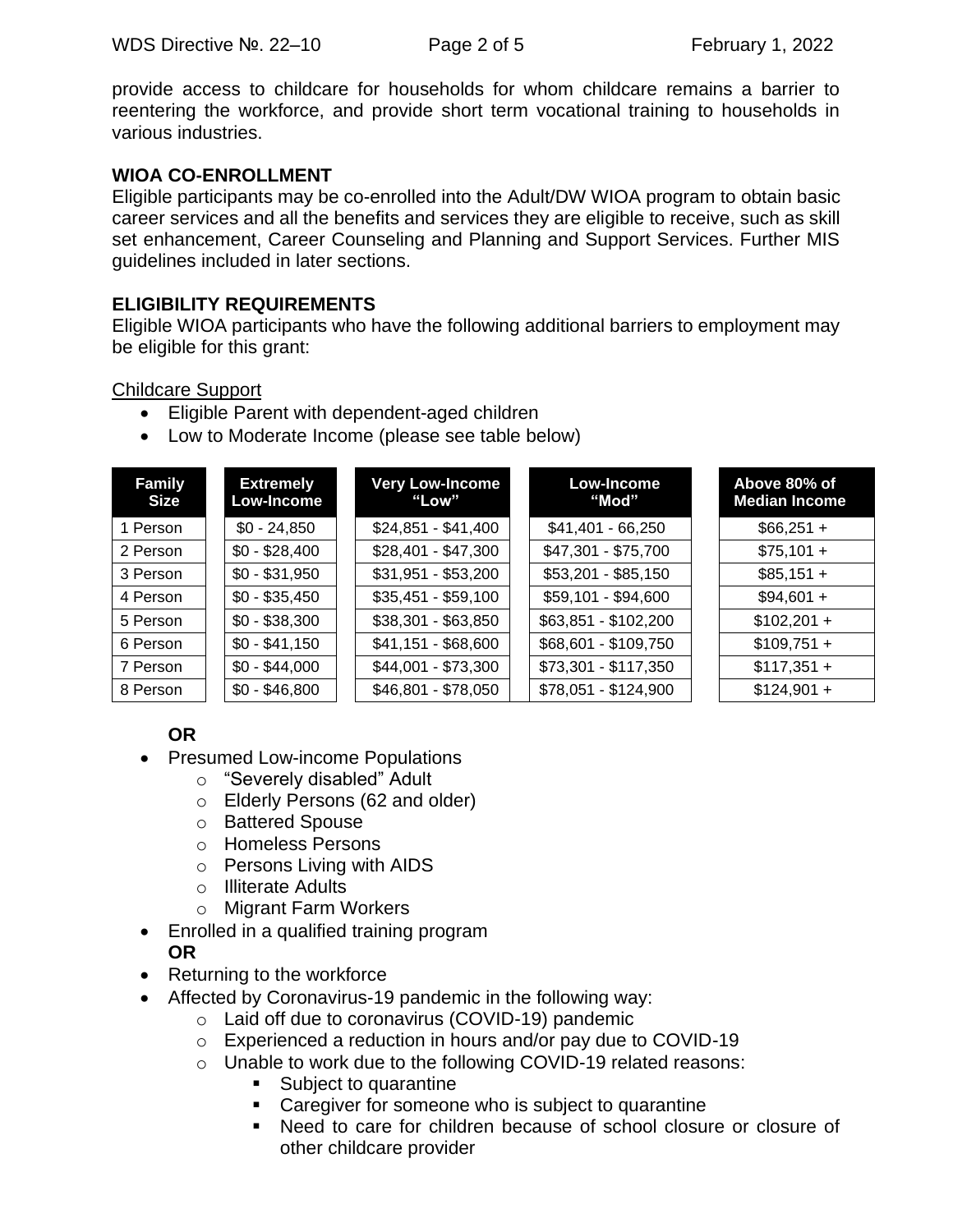- At higher risk of getting seriously ill from COVID-19, or lives with someone at higher risk
- Required to telework, but do not have the necessary equipment
- o Other impact, must explain other reason

# Employment Training

- Eligible Parent with dependent-aged children up to the 5th grade
- Low to Moderate Income (please see table listed above)
- Returning to Workforce
- Employment Opportunities impacted by COVID-19 pandemic
- Affected by Coronavirus-19 pandemic in the following way:
	- o Laid off due to coronavirus (COVID-19) pandemic
	- o Experienced a reduction in hours and/or pay due to COVID-19
	- o Unable to work due to the following COVID-19 related reasons:
		- Subject to quarantine
		- Caregiver for someone who is subject to quarantine
		- Need to care for children because of school closure or closure of other childcare provider
		- At higher risk of getting seriously ill from COVID-19, or lives with someone at higher risk
		- Required to telework, but do not have the necessary equipment
	- o Other impact, must explain other reason

# **ALLOWABLE CHILDCARE PROVIDER**

CDBG-CV funds shall be used to compensate approved, licensed childcare providers. Family members shall not be allowed to receive grant funds to provide childcare services to a participant.

# **SUPPORTIVE SERVICE AMOUNT & ALLOWABLE COSTS**

Supportive services under this grant will provide up to \$1,000 per participant up to six months maximum for childcare services. Childcare services must be paid to the vendor at all times. Reimbursements will not be allowable under this grant. No other support service will be allowed under this grant, as it is solely meant for childcare services.

# **TRAINING PROGRAM SECTOR**

Participants are encouraged to enroll in training programs under Healthcare or Childcare sectors. However, a specific sector is not mandated for training under this program.

# **REQUIRED PROGRAM DOCUMENTS**

WIOA participants identified to be eligible to receive these emergency support services shall complete the attached Limited Clientele Intake Form, and the Duplication of Benefits Affidavit. A copy of aforementioned, completed and signed, forms shall be saved in the participant's file.

# **TEMPORARY WAIVER OF THE REQUIREMENT FOR A WET SIGNATURE**

In alignment with the stay at home orders, and only if a wet or electronic signature is not possible, contractors may use self-attestation and temporarily waive the requirement for a wet or electronic signature on the required program documents such as applications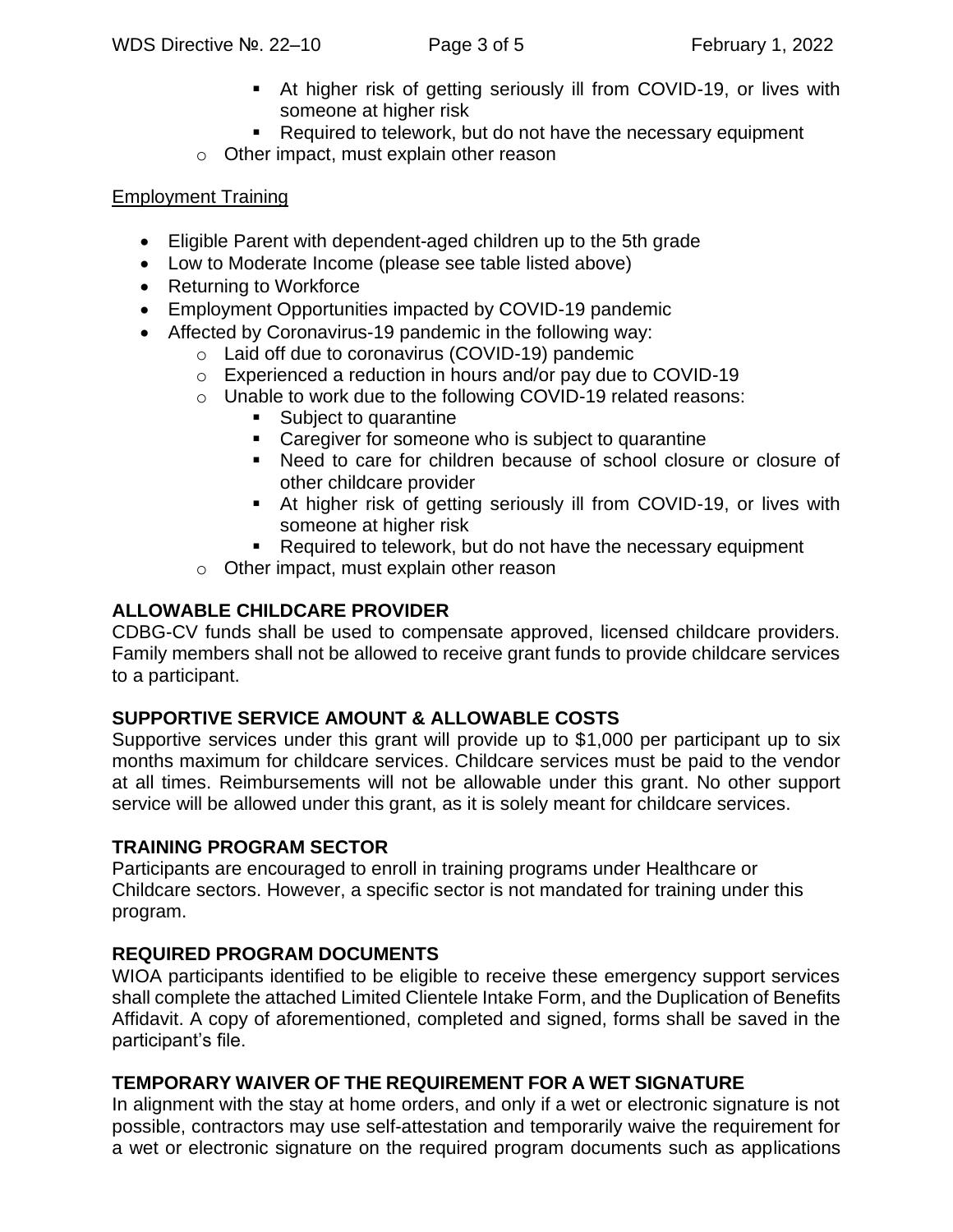and self-attestation forms. This temporary allowance will remove barriers and offer individuals easier access to program services. Contractors are to case note that a wet or electronic signature was waived due to COVID-19 Safer At Home Emergency Order.

In place of a wet or electronic signature, the contractors may communicate with the participant via e-mail, text, video conferencing, or phone and attest in writing on behalf of the participant that the eligibility information is true, or that the support service was received by mail, and that all required support documentation is on file. At a later time when an in-person meeting is safely feasible, the contractors should make efforts to secure a wet signature.

For communication via e-mail: The correspondence should include the name of the participant, CalJOBSSM User ID, the supportive service or financial incentive provided and the amount. Contractors should include a copy of the e-mail exchange in the participant's file. Staff should specify on correspondence: COVID-19; received consent from client on (date); include staff name and signature.

#### **BUDGET GUIDELINES**

Agencies contracted under the CDBG Childcare Initiative Program may request for an advance payment of up to 20 percent of funding by submitting the Cash Request form to the Financial Management Division (FMD). All other current financial reporting requirements and deadlines will apply.

Additionally, agencies participating in the CDBG Childcare Initiative Program may charge no more than 20 percent in Personnel and other operating expenses.

#### **MIS GUIDELINES**

MIS has provided the following instructions on how to report the CDBG Childcare Program Code and activities into the CalJOBS<sup>SM</sup> system.

Contractors shall enroll participants in the CalJOBS $\text{SM}$  system utilizing the following grants:

#### Non-WIOA Enrollment

• CDBG Childcare Initiative Program Grant LAI308

Go to the WIOA Program page and click on the "Edit Application" using the pencil icon to access the WIOA application. Go to the "Eligibility Summary" page of the application and make sure the Adult or Dislocated Worker Program is Inactive. Go to "Non-WIOA Grant Eligibility" and select "YES" Local Funded Grant. Scroll to the Grants Section and select "View Available Grants." The Grants will be available; click Add "LAI308 – CDBG Childcare Initiative Program - LA City." Scroll and click "Finish" so that staff can enter the Grant LAI308 activities.

#### WIOA Co-Enrollment

- WIOA Adult or Dislocated Worker Grant
- CDBG Childcare Initiative Program Grant LA308

Go to the WIOA Program page and click on the "Edit Application" using the pencil icon to access the WIOA application. Go to the "Eligibility Summary" page of the application and